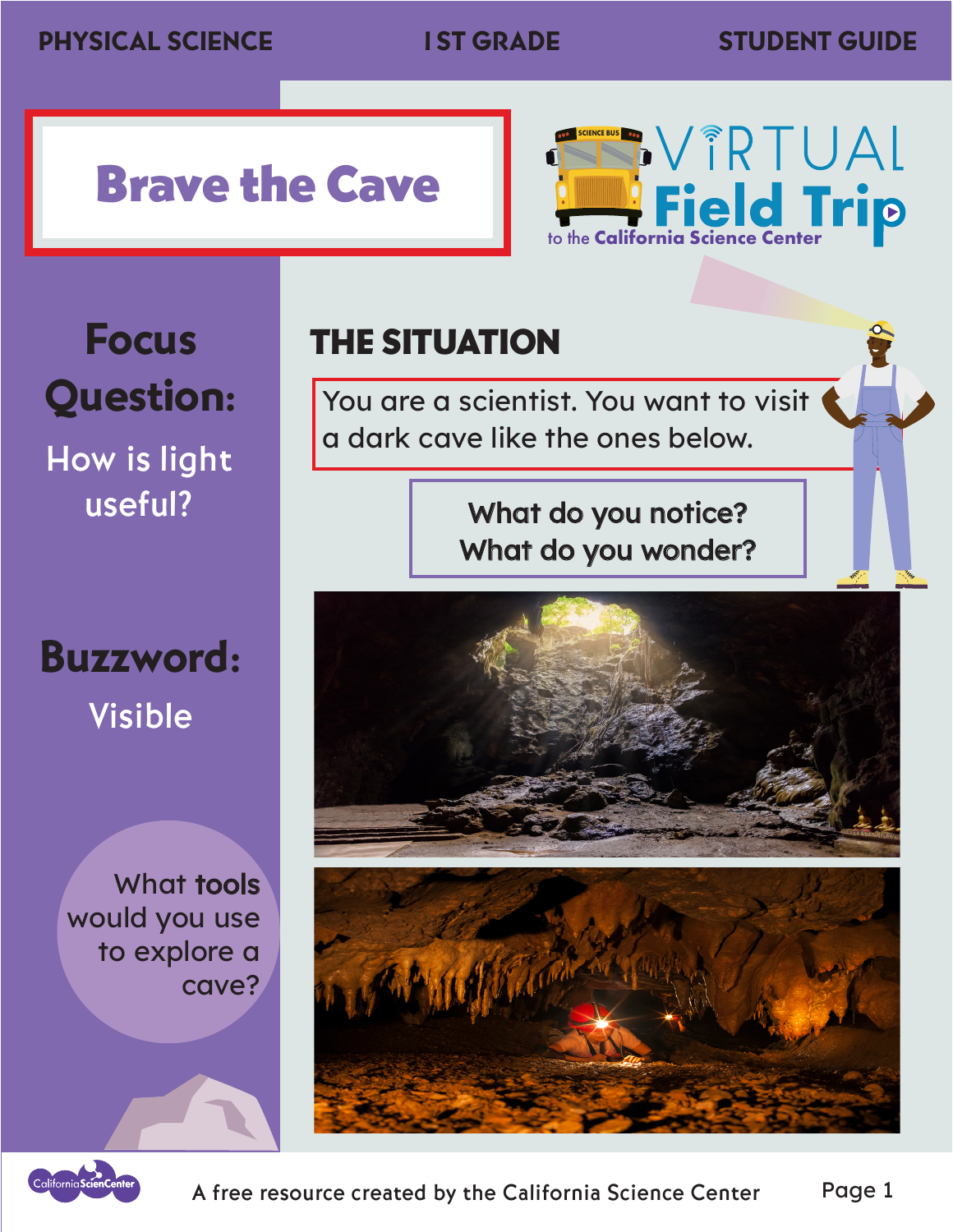### EXPERIMENT

### Materials:

- Cave-building:
	- Blankets
	- Sheets
	- Pillows
	- Boxes
	- Other things!
- Cave Games:
	- 4 colored pencils
	- Tape
	- Secret page
	- A measuring tool
	- Something to write with
	- A light



1. Build a dark cave to practice being a cave explorer! Make the inside of your cave as dark as you can.

### 2. Set up your secret page on page 4.



- 3. Copy the color and direction of each pencil onto the mini-page on page 3.
- 4.You will play a game with a partner. When it is your turn to be a cave explorer, you will go inside the cave. When it is your turn to be a data recorder, go to page 3.

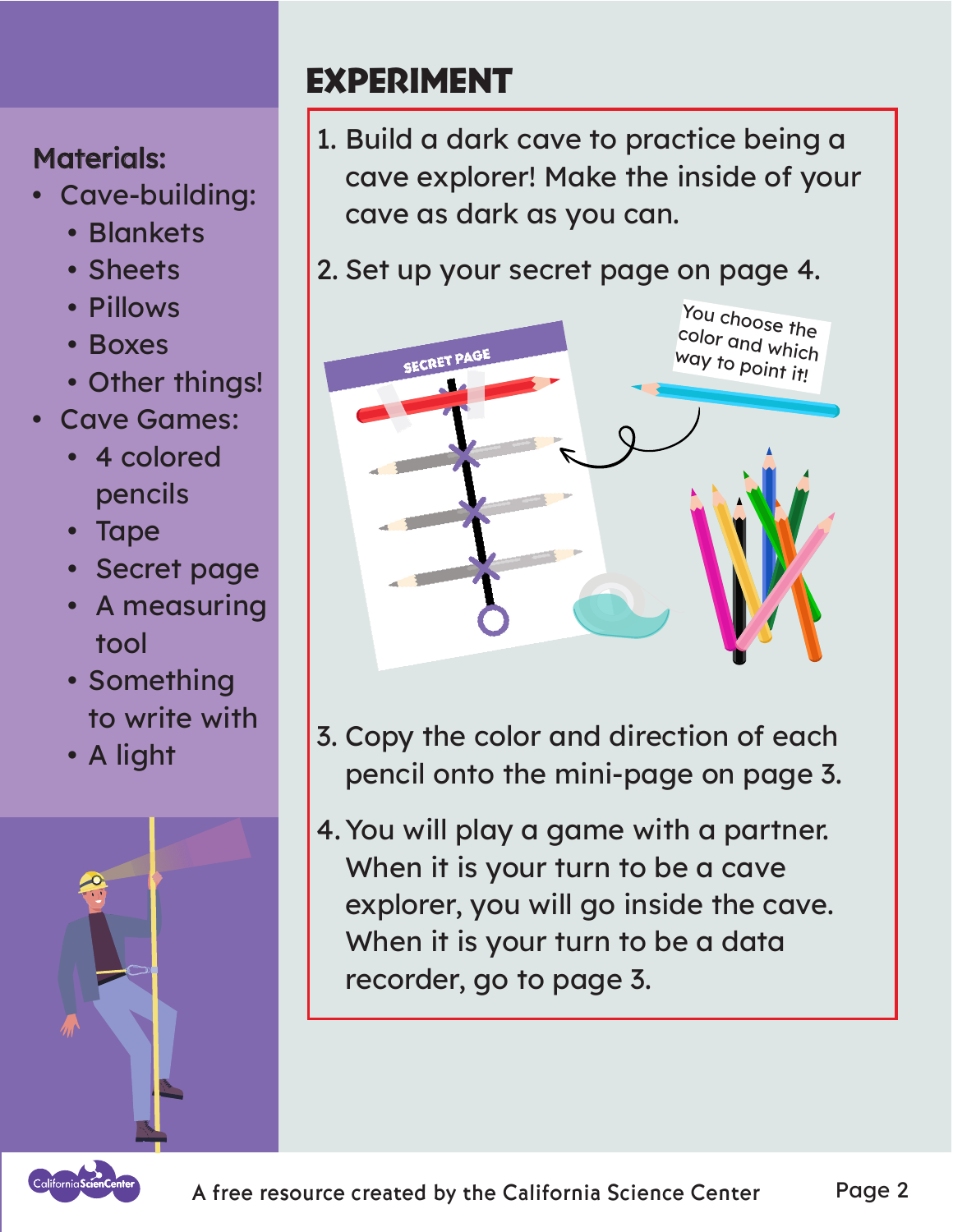My Mini-Page Color in the pencils and draw the points to show how you set up your page.



A scientist who explores caves is called a speleologist.

### CAVE GAMES

Data recorder: Give the cave explorer your secret page. Ask them each question. Check your mini-page to see if they are correct.

#### In the dark:

- 1. Guess the colors.
- How many correct: \_\_\_\_
- 2. Guess which way each one is pointing. How many correct: \_\_\_\_
- 3. How far can you see? \_\_\_\_

### Shine a light at the "O":

- 1. Guess the colors. How many correct:
- 2. Guess which way each one is pointing. How many correct: \_\_\_\_ \_\_\_\_
- 3. How far can you see? \_

### WHAT'S GOING ON?

Talk through these questions with an adult or partner:

- 1. Compare your partner's results in the dark to their results with the light. What is different?
- 2. How was the light useful to you?